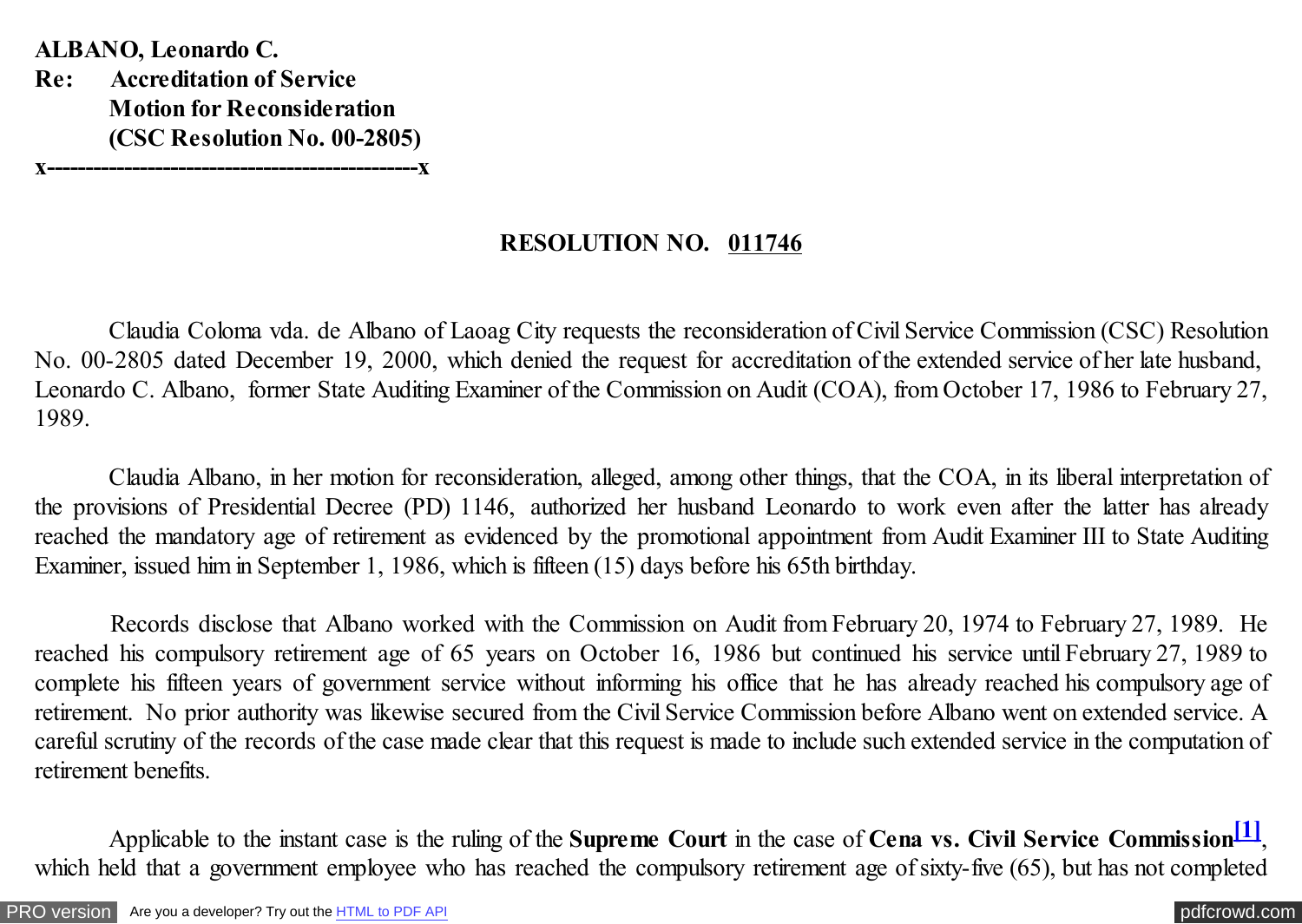<span id="page-1-0"></span>fifteen (15) years of government service required under Section 11 (b) of PD No. 1146 to qualify for the Old-Age Pension Benefit, may, **at the discretion of the agency concerned**, **be granted an extension of his government service for such a period of time as may be necessary to "fill up" or comply with the fifteen (15)-year service requirement.**

 Although the Cena case was still non-existent at the time of Albano's retirement in 1986, it still constitutes the case law on the matter as it can be made to apply retroactively in favor of the subject, it being a social/remedial legislation. Thus, the Supreme Court cited in the case of Cena, the canon of liberal construction often invoked as regards retirement statutes:

 *"Being remedial in character, a statute granting a pension or establishing [a] retirement plan should be liberally construed and administered in favor of persons intended to be benefited thereby. The liberal approach aims to achieve the humanitarian purposes of the law in order that efficiency, security and wellbeing of government employees may be enhanced."*

 Moreover, by their very nature, curative or remedial statutes are retroactive. They are forms of retroactive legislations which reach back on past events to correct errors or irregularities and to render valid and effective attempted acts which would be otherwise ineffective for the purpose the parties intended.**[\[2\]](#page-3-0)** Their purpose is to give validity to acts done that would have been invalid under existing laws, as if existing laws have been complied with.**[\[3\]](#page-4-0)**

 Likewise, it is evident that the case of **Dionisio M. Rabor vs. Civil Service Commission [\[4\]](#page-4-0)** which overturned the Cena ruling, could not be applied to the instant case because of its prospective application. At the time Leonardo Albano's services were extended on October 17, 1986, the Cena ruling was in effect.

 In this connection, the Supreme Court held that, *"the doctrine of Rabor vs Civil Service Commission cannot yet be applied to the case of an employee where, at the time his service was extended, it was the rule in Cena vs. Civil Service Commission, that was still in effect. Where the applicable doctrine is that enunciated in the case of Cena, the extension of an employer's service beyond 1992 is at the discretion of the head of government agency"[.\[5\]](#page-4-0)*

With respect to the extension of service of Leonardo Albano, in the light of the Cena ruling, it is clear that no authority was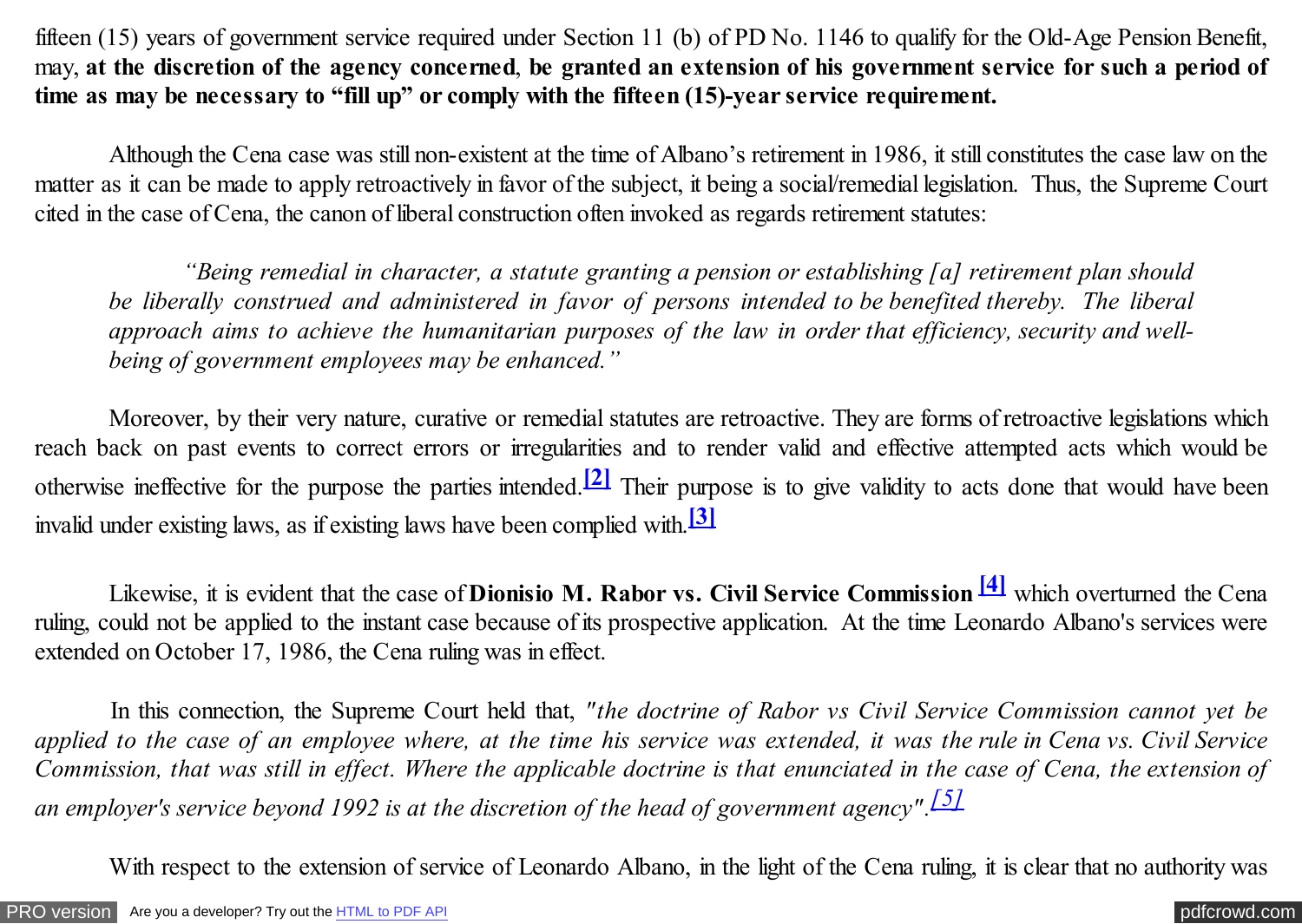<span id="page-2-0"></span>necessary to effect his extension of service. The said ruling basically leaves the extension of service of a compulsorily retired employee at the discretion of the head of agency. Although there is no clear showing that Albano was formally authorized by COA to extend his service, there seems to be an implied authority from COA when Albano was given promotional appointment days before his compulsory retirement and subsequently, another appointment was issued to him on January 1, 1988 when he was already 66 years, 2 months and 16 days old. It can reasonably be said that the COA could not have overlooked the fact that at the time of the issuance of the two (2) promotional appointments, Leonardo Albano was already beyond the compulsory age of retirement. Indeed, there is a tacit approval of his extension of service. Moreover, the fact that the extension of service of Leonardo Albano is without authority of the Commission is excusable not only because it was not necessary under the Cena ruling but also because at the time of his compulsory retirement, CSC Memorandum Circular 27, series of 1990, which requires approval of the Commission in extension of service, was not yet effective.

 Finally, as stated, the Commission notes that Leonardo Albano was promoted 15 days before his mandatory age of retirement. While, strictly speaking, the promotion could have been a pre-retirement promotion, however, considering that Leonardo Albano continuously served the government for more than two (2) years after his 65th birthday and that the completion of his 15 years of service requirement was still far from the date of his last promotion, it seems that the promotion was done in good faith, was well deserved and was not intended as a pre-retirement promotion.

Under the peculiar circumstances of the present controversy, the demand for equity prompts this Commission to regard spirit not letter, and intent not form, in according substantial justice.<sup>[6]</sup> Thus, the Commission will accredit the service rendered by Leonardo Albano beyond the compulsory retirement age. As it is apparent that the promotion was based on the performance of Leonardo Albano and was done in good faith, the same is valid. His salary for purposes of retirement is the salary of the position of State Auditing Examiner.

 **WHEREFORE**, the Commission hereby rules that the accreditation of the extended service beyond the mandatory retirement age of 65 years of Leonardo C. Albano, specifically, from October 17, 1986 to February 27, 1989 is hereby **GRANTED**. For purposes of computing his retirement gratuity, the basis thereof shall be his last highest salary received, which is the salary of the position of State Auditing Examiner. Accordingly, CSC Resolution No. 00-2805 dated December 19, 2000 is reversed.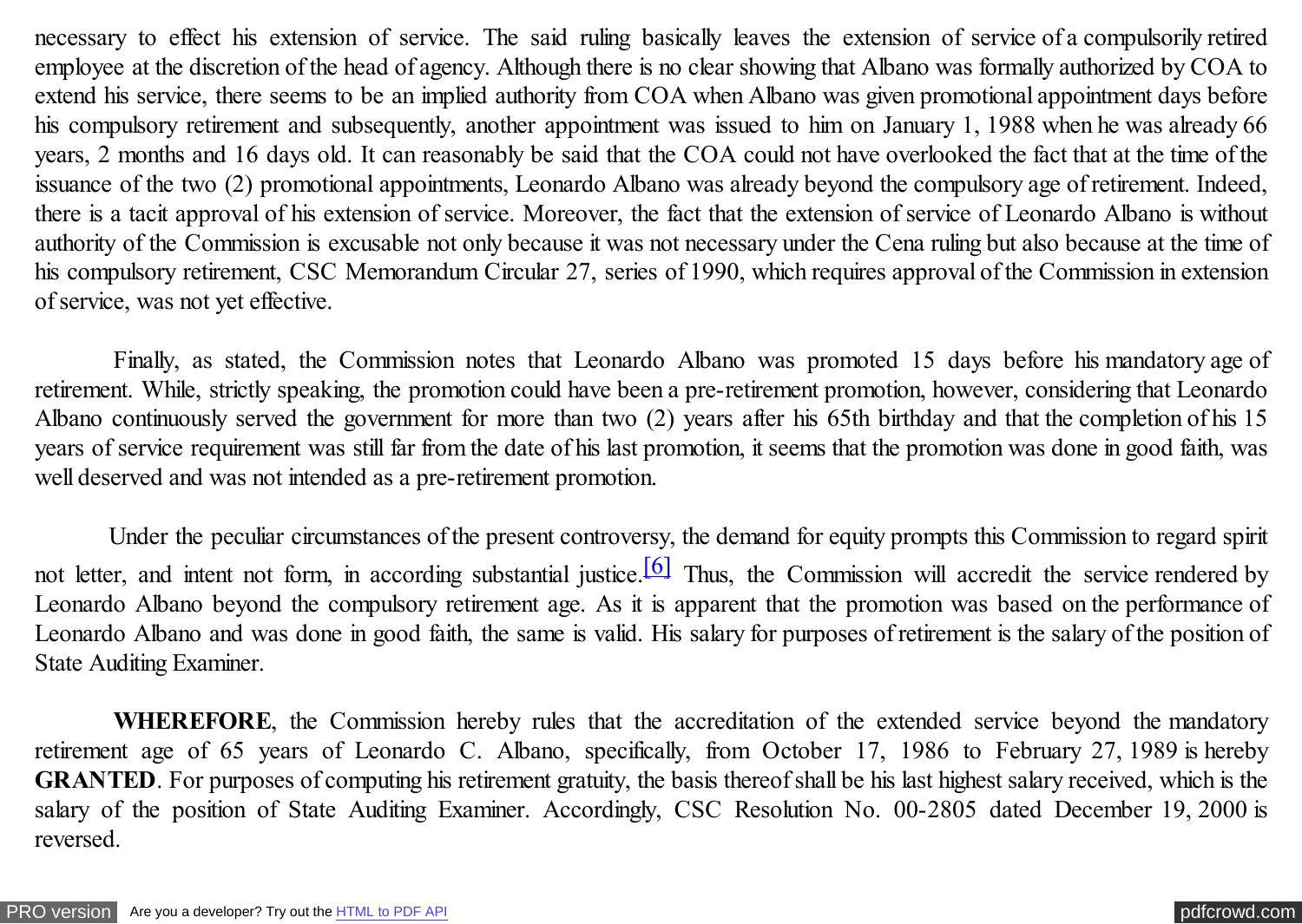<span id="page-3-0"></span> Let a copy of this Resolution be furnished the Government Service Insurance System to properly effect the computation and release of said benefits to the heirs of Leonardo C. Albano.

Quezon City, **October 30, 2001** 

**(SIGNED) J. WALDEMAR V. VALMORES** Commissioner

**(SIGNED) KARINA CONSTANTINO-DAVID** Chairman

**(O.B.) JOSE F. ERESTAIN, JR.** Commissioner

Attested by:

**(SIGNED) ARIEL G. RONQUILLO** Director III FPG/KPZ/X3/X14/8/jrl

[PRO version](http://pdfcrowd.com/customize/) Are you a developer? Try out th[e HTML to PDF API](http://pdfcrowd.com/html-to-pdf-api/?ref=pdf) **produces** and the extent of the ATML to PDF API [pdfcrowd.com](http://pdfcrowd.com) [\[1\]](#page-0-0) 211 SCRA 179, July 31, 1992 [\[2\]](#page-1-0) Development Bank of the Philippines vs. Court of Appeals, 96 SCRA 342